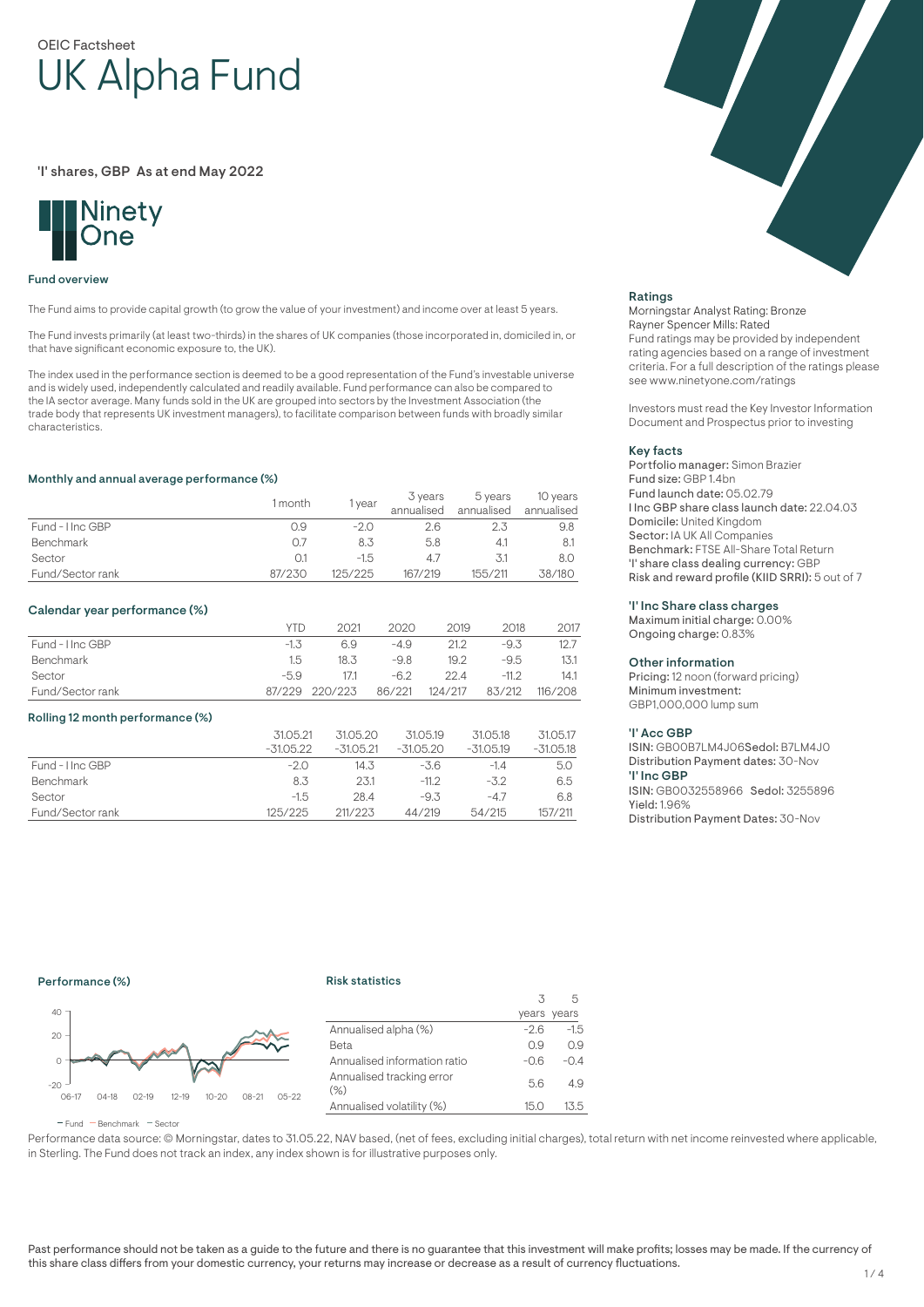# UK Alpha Fund

| Top holdings (%)             |      |
|------------------------------|------|
| <b>BP</b> Plc                | 6.2  |
| Shell Plc                    | 5.2  |
| British American Tobacco Plc | 4.5  |
| <b>GSK Plc</b>               | 4.2  |
| Unilever Plc                 | 4.0  |
| Reckitt Benckiser Group Plc  | 3.5  |
| Johnson Matthey Plc          | 3.3  |
| Ascential Plc                | 3.3  |
| Convatec Group Plc           | 32   |
| <b>HSBC Holdings Plc</b>     | 3.1  |
| Total                        | 40.5 |

Number of equity holdings: 46

| Sector analysis (%)           |      |
|-------------------------------|------|
| Financials                    | 19.2 |
| <b>Consumer Staples</b>       | 16.0 |
| Industrials                   | 15.3 |
| Energy                        | 11.6 |
| <b>Consumer Discretionary</b> | 10.6 |
| <b>Health Care</b>            | 8.6  |
| <b>Basic Materials</b>        | 8.4  |
| Technology                    | 6.5  |
| Telecommunications            | 2.8  |
| Cash                          | 1.0  |
| Total                         |      |

### Geographic allocation (%)

This Fund is primarily invested in securities of UK companies. However, due to globalisation, the economic exposures of the investments will be to a range of countries

# Top & bottom stock weightings vs

| benchmark (%)         |        |
|-----------------------|--------|
| Ascential Plc         | 3.2    |
| Johnson Matthey Plc   | 3.1    |
| Convatec Group Plc    | 3.0    |
| Homeserve Plc         | 2.8    |
| BP Plc                | 2.8    |
| Diageo Plc            | $-1.8$ |
| Anglo American Plc    | $-2.0$ |
| Royal Dutch Shell Plc | $-2.3$ |
| Glencore Plc          | $-2.8$ |
| AstraZeneca Plc       | $-6.7$ |
|                       |        |

#### Top & bottom sector weightings vs  $b = 10$

| <b>Delicitiidik (76)</b>                     |        |
|----------------------------------------------|--------|
| Software And Computer Services               | 5.2    |
| Investment Banking And Brokerage<br>Services | 4.5    |
| Industrial Support Services                  | 4.5    |
| Medical Equipment And Services               | 3.8    |
| Non-life Insurance                           | 2.9    |
| Industrial Metals And Mining                 | $-2.6$ |
| Banks                                        | $-2.6$ |
| Gas. Water And Multi-utilities               | $-2.6$ |
| Closed End Investments                       | $-6.2$ |
| Pharmaceuticals And Biotechnology            | -6.5   |

The portfolio may change significantly over a short period of time. This is not a buy or sell recommendation for any particular security. Figures may not always sum to 100 due to rounding.

The yield information has been calculated as at 31.05.22. Where FTSE data is shown, source: FTSE International Limited ("FTSE") © FTSE 2022. Please note a disclaimer applies to FTSE data and can be found at https://research.ftserussell.com/products/downloads/FTSE\_Wholly\_Owned\_Non-Partner.pdf. Where MSCI data is shown, source: MSCI. MSCI makes no express or implied warranties or representations and shall have no liability whatsoever with respect to any MSCI data contained herein. The MSCI data may not be further redistributed or used as a basis for other indices or any securities or financial products. This report is not approved, endorsed, reviewed or produced by MSCI. None of the MSCI data is intended to constitute investment advice or a recommendation to make (or refrain from making) any kind of investment decision and may not be relied on as such. All other information is from Ninety One at 31.05.22.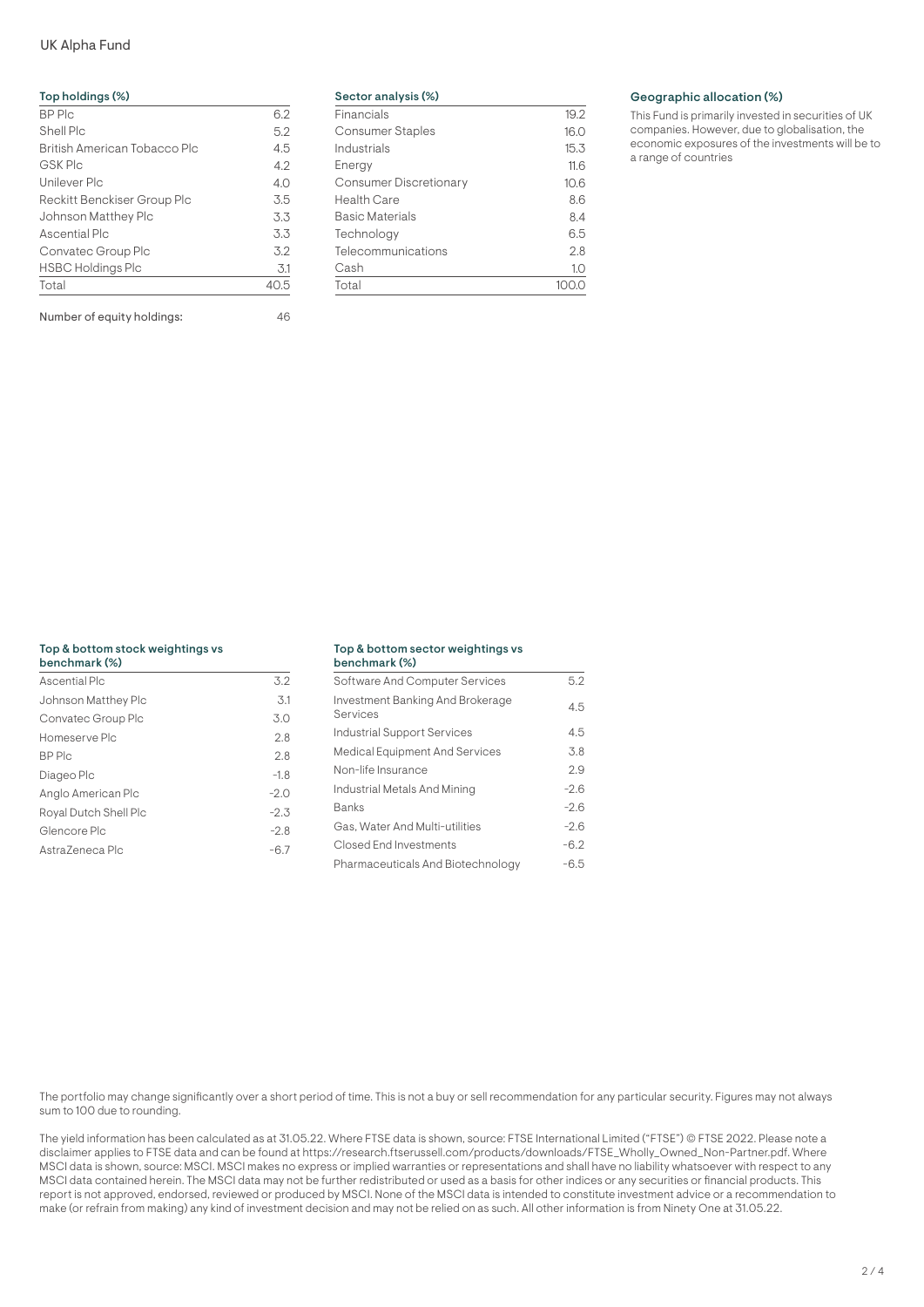### General risks

The value of these investments, and any income generated from them, will be affected by changes in interest rates, general market conditions and other political, social and economic developments, as well as by specific matters relating to the assets in which they invest. Past performance does not predict future returns; losses may be made. Ongoing costs and charges will impact returns. The Fund's objectives will not necessarily be achieved and there is no guarantee that these investments will make profits; losses may be made. Environmental, social or governance related risk events or factors, if they occur, could cause a negative impact on the value of investments. This Fund may not be appropriate for investors who plan to withdraw their money within the short to medium term.

## Specific fund risks

Derivatives: The use of derivatives is not intended to increase the overall level of risk. However, the use of derivatives may still lead to large changes in value and includes the potential for large financial loss. A counterparty to a derivative transaction may fail to meet its obligations which may also lead to a financial loss.

Equity investment: The value of equities (e.g. shares) and equity-related investments may vary according to company profits and future prospects as well as more general market factors. In the event of a company default (e.g. insolvency), the owners of their equity rank last in terms of any financial payment from that company.

Geographic / Sector: Investments may be primarily concentrated in specific countries, geographical regions and/or industry sectors. This may mean that the resulting value may decrease whilst portfolios more broadly invested might grow.

### Important information

All data as at 31.05.22. The most up to date fund details (e.g. name, overview, key facts etc) are reflected as at the date of publication. Any changes effective after publication will appear in the next update. This is a marketing communication. We recommend that you seek independent financial advice to ensure this Fund is suitable for your investment needs. This communication should not be distributed to retail customers who are resident in countries where the Fund is not registered for sale or in any other circumstances where its distribution is not authorised or is unlawful.

All the information contained in this communication is believed to be reliable but may be inaccurate or incomplete. A rating is not a recommendation to buy, sell or hold a fund.

The Fund is a sub-fund of the Ninety One Funds Series range (series i - iv) which are incorporated in England and Wales as investment companies with variable capital. Ninety One Fund Managers UK Ltd (registered in England and Wales No. 2392609 and authorised and regulated by the Financial Conduct Authority) is the authorised corporate director of the Ninety One Funds Series range.

This communication is not an invitation to make an investment nor does it constitute an offer for sale. Any decision to invest in the Fund should be made only after reviewing the full offering documentation, including the Key Investor Information Documents (KIID) and Prospectus, which set out the fund specific risks. Fund prices and copies of the Prospectus, annual and semi-annual Report & Accounts, Instruments of Incorporation and the Key Investor Information Documents may be obtained from www.ninetyone.com.